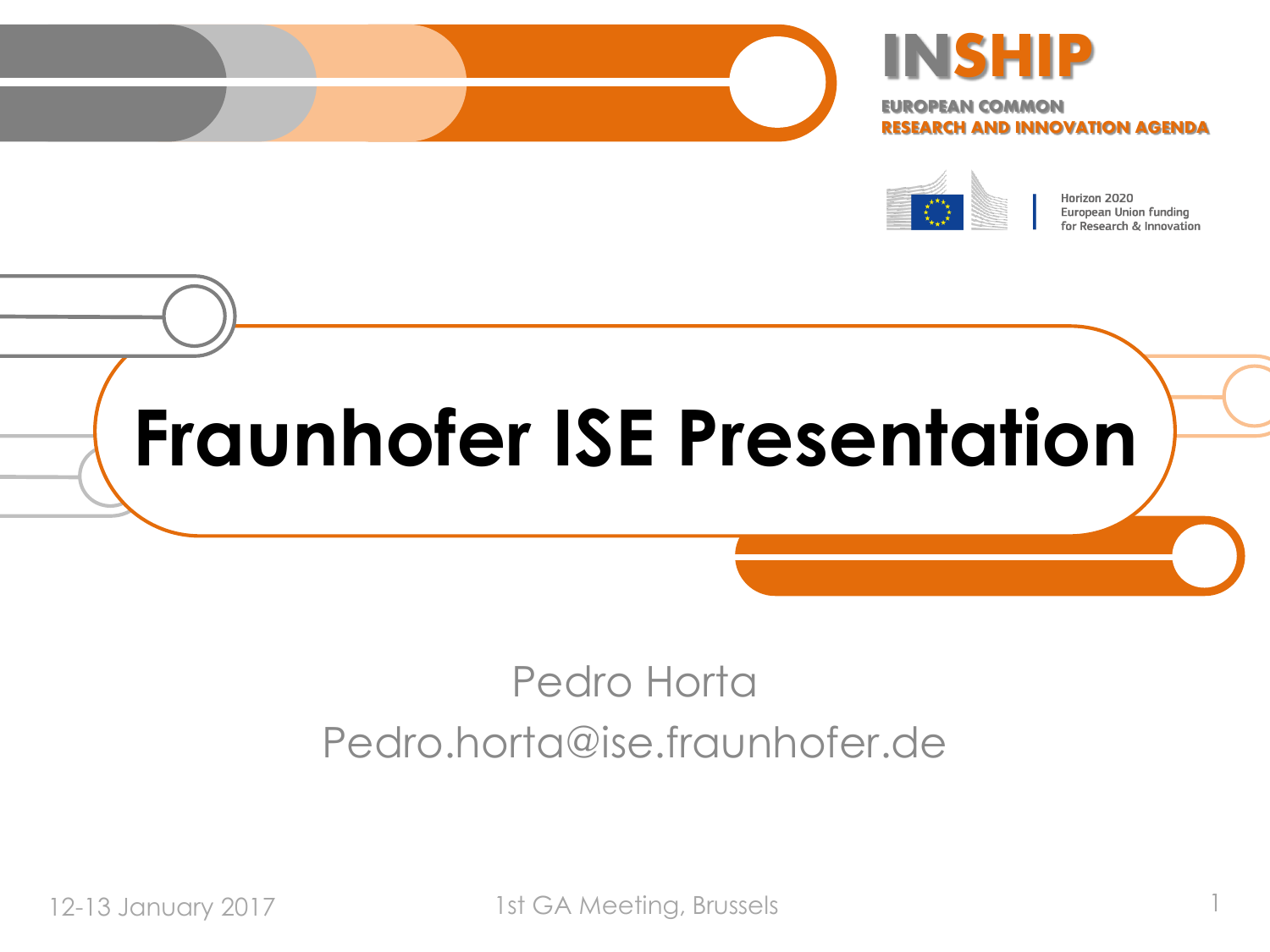| Institution                   | Fraunhofer Institute for Solar Energy Systems ISE |
|-------------------------------|---------------------------------------------------|
| <b>Short name</b>             | Fraunhofer                                        |
| <b>Name of representative</b> | Dr. Pedro Horta                                   |
| <b>Contact details</b>        | pedro.horta@ise.fraunhofer.de                     |
|                               | $+497614588 - 2126$                               |

#### **Mission Statement:**

Fraunhofer ISE conducts intensive work into evaluating and optimizing solar system, control and integration concepts for promising industries or processes. Our many years of experience with low and high-temperature solar thermal systems and with solar thermal sea water desalination plants comes to the fore here.





**Fraunhofer**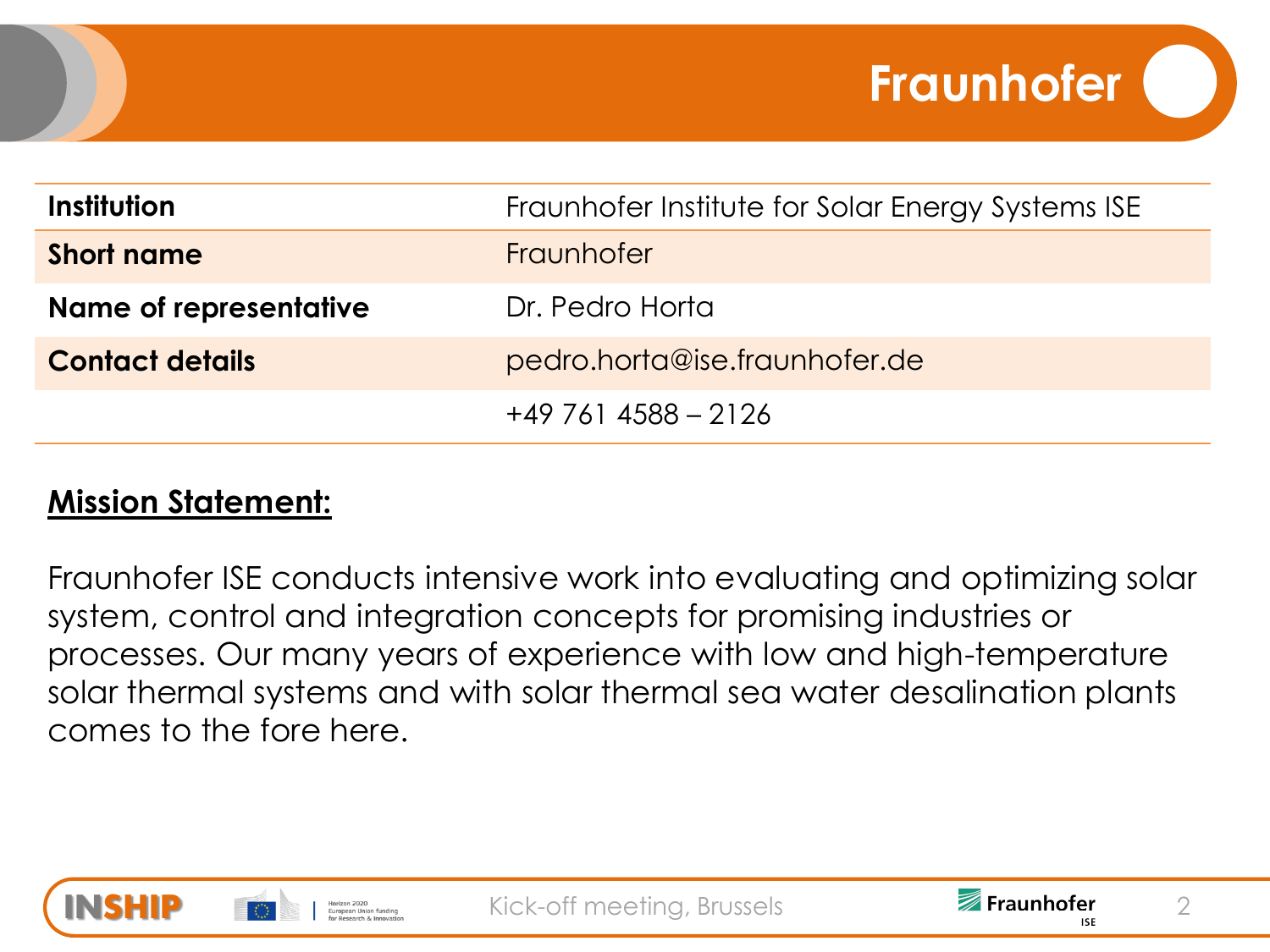## **Fraunhofer**

#### **SHIP Competencies:**

- Process heat collectors
- Solar process heat systems
- Development of process heat collectors
- Medium and high temperature TES
- System development and optimization
- Industry concepts and planning advice
- Studies and trainings











Kick-off meeting, Brussels **3 Fraunhofer** 3

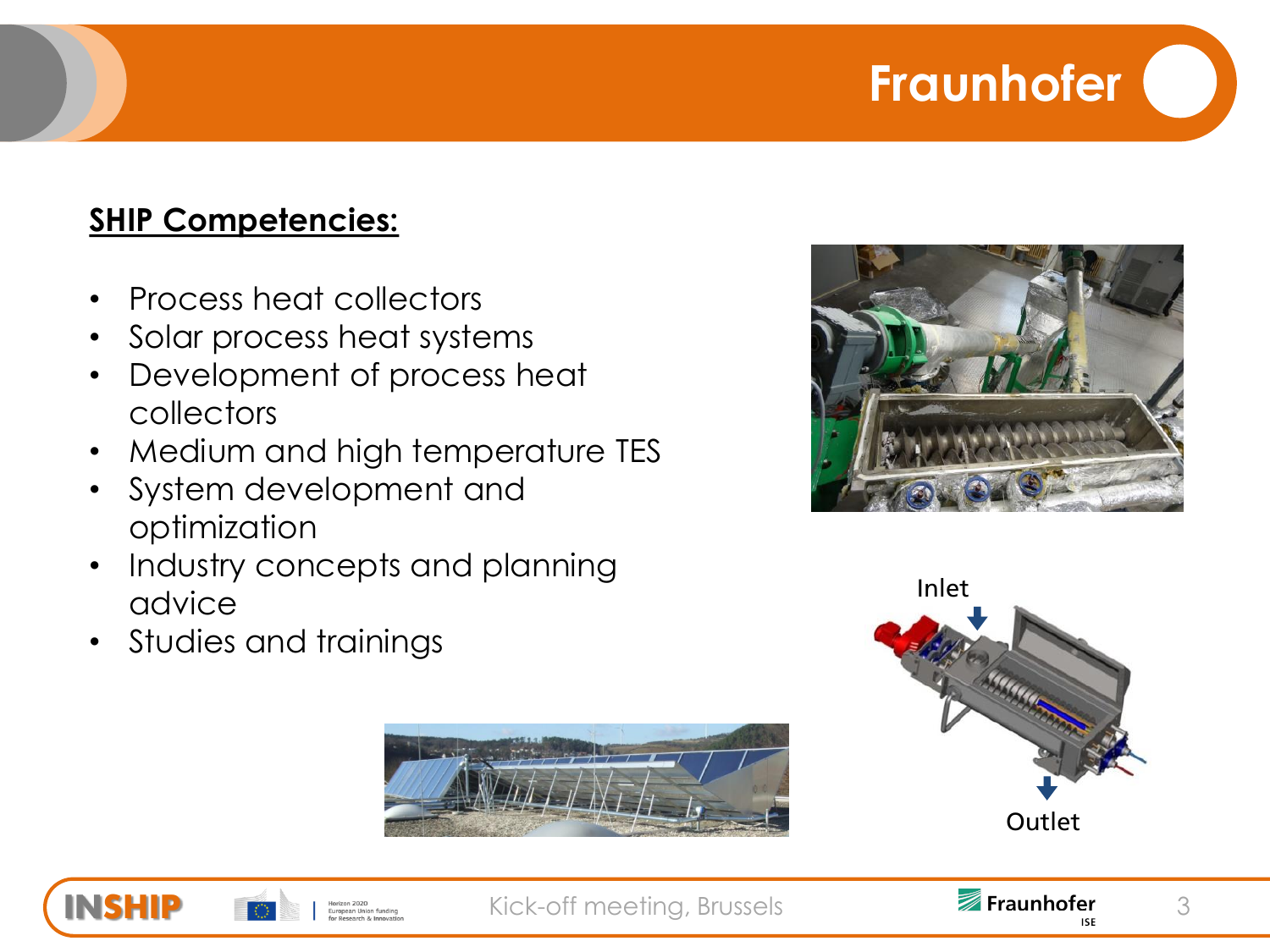## **Fraunhofer**





#### **SHIP Research Infrastructure:**

- test stand for small power engines under dynamic input of heat used for including small TES testing and heat transfer investigations
- Accredited lab for low and medium temperature solar collector testing
- Molten salt characterization
- dynamical simulation of all components and system of a solar loop to optimize operational procedures
- Deflectrometry based optical characterization of solar concentrators



Kick-off meeting, Brussels **2008 Fraunhofer** 4